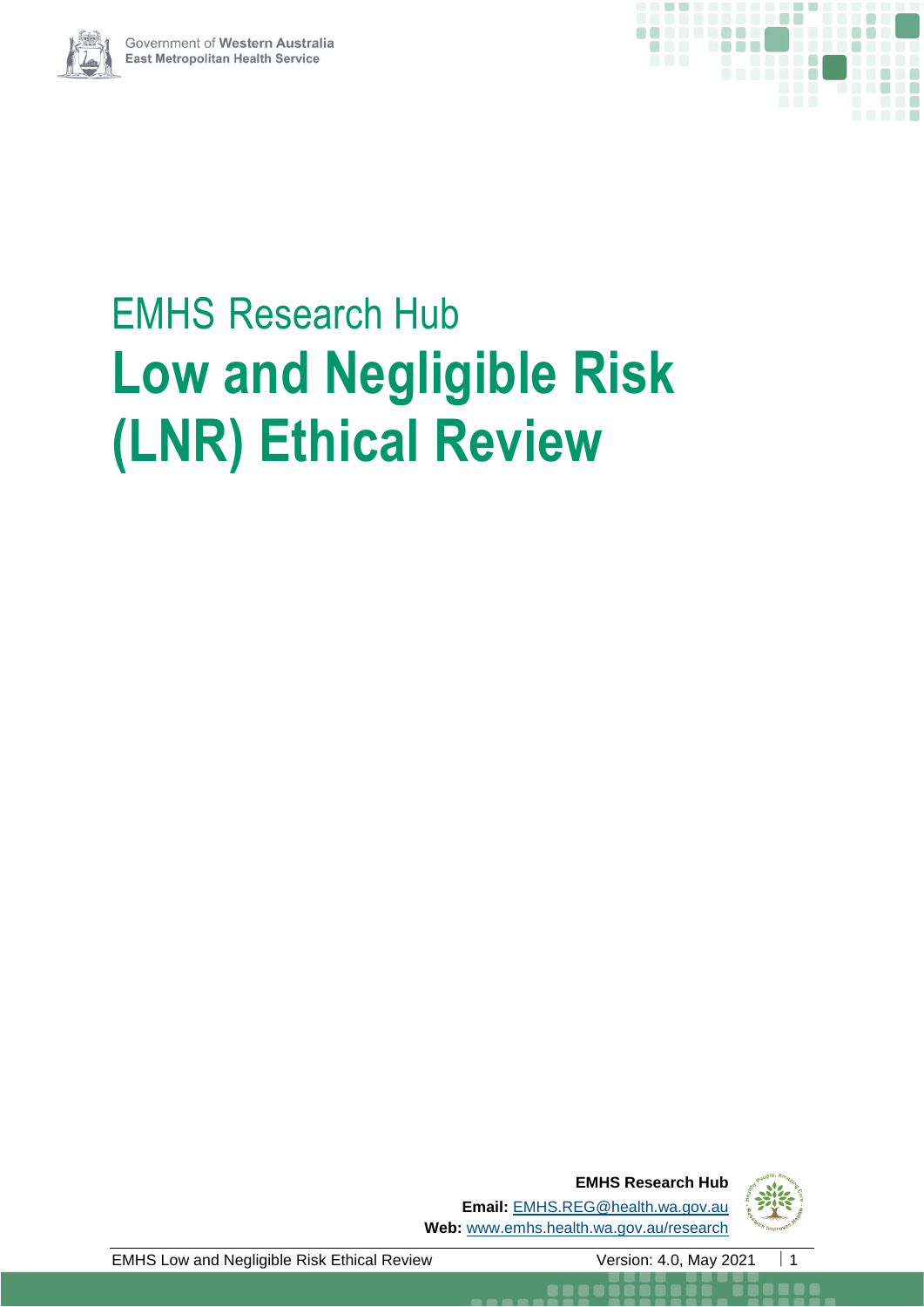#### **Introduction**

The National Health and Medical Research Council (NHMRC) *[National Statement](https://www.nhmrc.gov.au/about-us/publications/national-statement-ethical-conduct-human-research-2007-updated-2018#block-views-block-file-attachments-content-block-1) on [Ethical Conduct in Human Research 2007, Updated 2018 \(NS\)](https://www.nhmrc.gov.au/about-us/publications/national-statement-ethical-conduct-human-research-2007-updated-2018#block-views-block-file-attachments-content-block-1)* makes provision for the establishment of procedures for the ethical review of human research according to the degree of risk involved in the research. Research involving no more than low risk may be reviewed under non-Human Research Ethics Committee (HREC) processes provided certain conditions are met (NS s5.1.18-5.1.21).

EMHS has implemented an area wide approach to research ethics and governance coordinated by its Research Hub. The Hub provides support for the ethical review of research, including managing non-HREC review and monitoring of low or negligible risk research.

EMHS has a non-HREC low and negligible risk (LNR) review panel for the ethical review of research that is of low (NS 2.1.7) or negligible risk (NS 2.1.6). The operations of the LNR Review Panel are describe in the EMHS Research Governance SOPS (SOP105).

## Low and Negligible Risk (LNR) Panel

The function of the LNR Panel is to complete ethical reviews (including scientific appraisal) that are both comprehensive and expeditious (NS s5.1.18 and 5.1.20b) and to monitor approved projects to completion.

The EMHS Research Hub maintains a roster of inducted LNR Panel members drawn from staff and current or former HREC members experienced and trained in the ethical review of research proposals and the application of relevant local and national guidelines and legislation (including the NS and Privacy regulations).

LNR Panel members receive the same induction documents as RPH HREC members and are invited to HREC member training opportunities. Members receive a formal appointment letter.

LNR Panels are convened when required to review an application, with each panel comprising:

- The EMHS Ethics Coordinator
- 2 x LNR Panel members

## Submitting research for review by the LNR Panel

The requirements for submission to the LNR Panel are the same as for HREC review. The Coordinating Principal Investigator (CPI) must submit the following documents via the [Research Governance Service \(RGS\):](https://rgs.health.wa.gov.au/Pages/Home.aspx)

- Application form (e.g. WA Health Ethics Application Form) \***mandatory**
- Protocol \***mandatory**
- Recruitment documents (letters, posters, advertisements etc)
- Participant Information Sheet and Consent Form (PICF)
- Questionnaires, surveys, interview outlines etc
- Other participant documents (identification card, diaries)
- Any other study documents or relevant material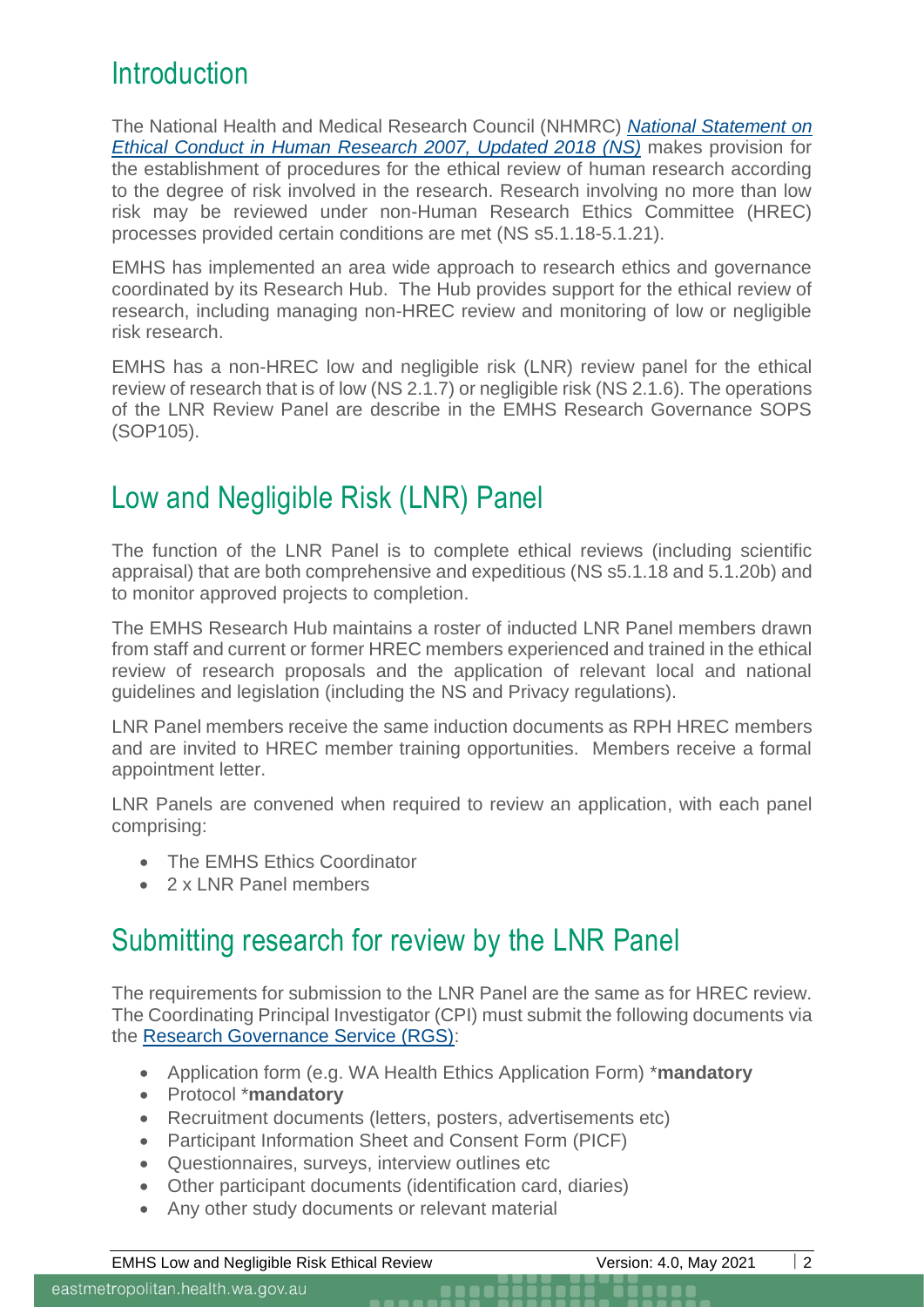### Review by LNR Panel

On receipt of a submission where the CPI has identified the project as being of low or negligible risk the EMHS Ethics Coordinator will pre-review the application to confirm the project meets NS criteria and is eligible for LNR Panel review.

The CPI's judgement as to whether their project is suitable for non-HREC review is considered but the decision is ultimately made by the Ethics Coordinator and, if required, the LNR Panel.

Two critical factors should be considered when allocating a project for LNR review:

- Low risk research projects involving access to patient records or samples without consent require a waiver of consent that can only be granted by a fully constituted HREC (NS 2.3.9). These projects must be reviewed at an HREC meeting.
- An external funding body may require HREC review, even if the project meets the NS low or negligible risk definitions. It is also important to remember that the ethical review provided may be relied upon by multiple sites and so must satisfy the respective research governance offices. This is especially relevant for multi-jurisdictional projects. *Because processes for low risk review vary greatly across the country, it is often expedient and safer in the long run to proceed to HREC review for such projects. This should be discussed with the CPI (see Site Authorisation below).*

Where an application is determined to be 'more than low risk' the submission will be allocated to the next available HREC agenda. The CPI will be informed of the decision by email with an explanation for why the research is not suitable for LNR review.

Referral to HREC review can also occur at any time during LNR review, if additional information arises (NS 5.1.21).

As with HREC submissions, the Ethics Coordinator will complete a standard prereview of the research and contact the CPI if further information or clarifications are required. This constitutes the beginning of the LNR review.

LNR Panel members will be notified by email that there is a submission for review and the following documents will be made available electronically:

- Submission documents
- LNR Review Template, including the low risk checklist and the Ethics Coordinator's review

LNR Panel members will complete their reviews and recommendations within 2 working days of being notified that there is a submission for review.

LNR Panel members can make one of the following recommendations:

- that the research be approved
- that the research be approved subject to further information being provided
- that the research is not approved.

Member's responses will be collated by the Ethics Coordinator and the consensus recommendation recorded in the review template.

The CPI will be advised in writing of the outcome of the panel decision including links to the relevant section/chapter/paragraph of the NS.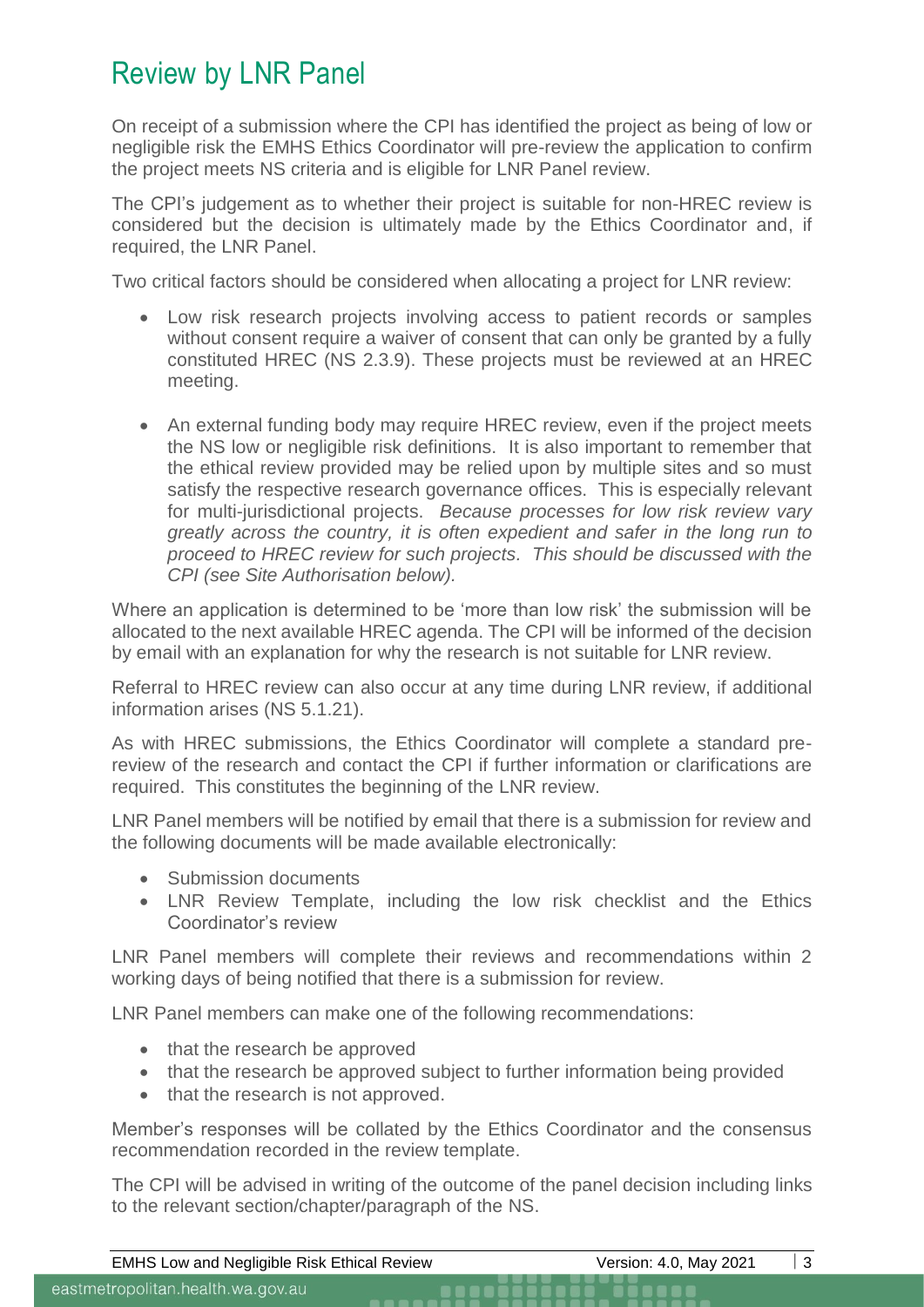If further information is requested, the Ethics Coordinator will expedite resolution of any queries or document edits using direct phone and email communication between the panel and the CPI.

On finalisation of the approval, the CPI will be sent an approval letter via the RGS signed by the EMHS Ethics Coordinator.

## Site Authorisation

All communication with the CPI must re-iterate that ethical review by an alternative non-HREC pathway does *not* change any other aspect of the governance of research within WA health services.

**Before the research commences at any site for which the LNR Panel is providing ethical approval, a site authorisation must be obtained following research governance review by the relevant research governance office/s.**

As with HREC review, the site research governance applications can be submitted and reviewed independently and in parallel to the ethical review (either by the LNR Panel or an HREC), but the ethical approval must be obtained prior to site authorisation being granted.

When submitting a multi-site or multi-jurisdictional project for low risk ethical review, it is essential that the CPI discusses the acceptability of a non-HREC review with each site's respective research governance office. The EMHS Ethics Coordinator will discuss this with the CPI as part of their pre-review and, if required, liaise with the site research governance office/s.

## **Monitoring**

Ethical approval by the LNR Panel in no way changes the post-approval monitoring obligations for research. All projects must be monitored through to completion, with progress reports being submitted at least annually and any protocol or study document or process amendments being approved prior to implementation.

The following monitoring reports must be submitted via the RGS:

- Progress Report A progress report annually at the anniversary of approval, or more frequently if requested by the LNR Panel.
- Final Report A final report on completion of the project, including the results, and logging of any publications, presentations or translation eventuating in the RGS.
- Protocol Amendment Any changes to the study documentation, including the Study Protocol and/or participant informed consent documents, if required.
- Protocol Deviation / Violation Any deviation from, or violation of, the study protocol.
- Protocol Withdrawal / Termination / Suspension If the research project is withdrawn, terminated or suspended before the expected date of completion, providing reasons for this.
- Reporting of Adverse / Serious Adverse Events any reports of adverse / serious adverse events in accordance with the Reporting Guidelines